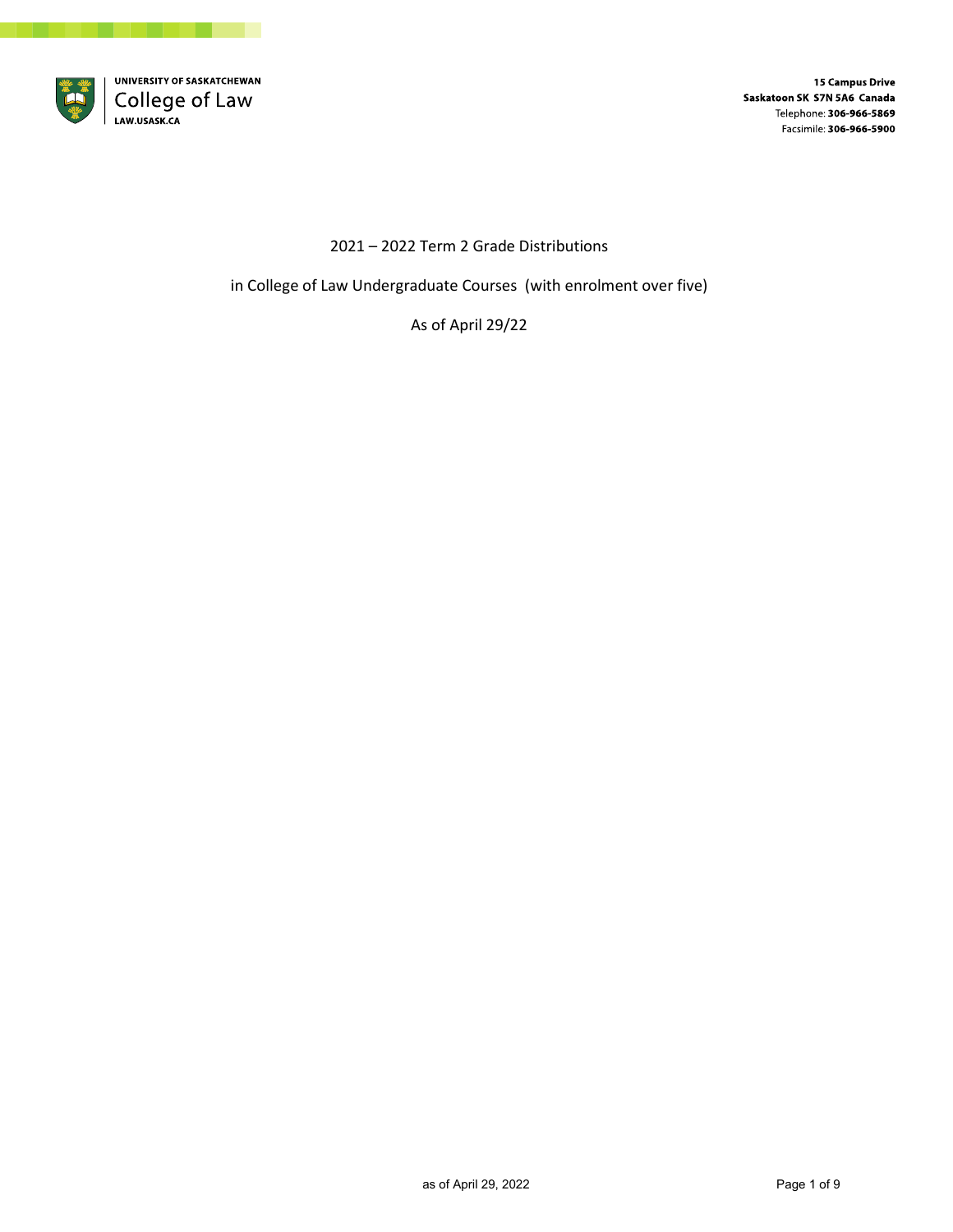| Letter                                                                       | % grade      | #               |
|------------------------------------------------------------------------------|--------------|-----------------|
| grade                                                                        |              | awarded         |
| Disc A                                                                       |              |                 |
| $A+$                                                                         | 90           |                 |
| $\overline{A}$                                                               | 86           |                 |
| Ā-                                                                           | 82           | $rac{3}{3}$     |
| $B+$                                                                         | 78           | $\overline{10}$ |
| $\overline{B}$                                                               | 75           | $\overline{12}$ |
|                                                                              | 72           | $\overline{7}$  |
|                                                                              | 68           | $\overline{9}$  |
| $\left \frac{1}{\Delta}\right \frac{1}{\Delta}\left \frac{1}{\Delta}\right $ | 65           | $\overline{9}$  |
|                                                                              | 62           | $\overline{1}$  |
|                                                                              | 58           | $\overline{1}$  |
|                                                                              | 55           |                 |
| $\frac{D}{D}$                                                                | 52           |                 |
| $\overline{F}$                                                               | 45           |                 |
| Disc F                                                                       |              |                 |
|                                                                              | <b>Total</b> | 55              |

| 203 (02)       |              |                         | 230 (01)  |              |                | 230 (02)  |
|----------------|--------------|-------------------------|-----------|--------------|----------------|-----------|
| Letter         | % grade      | #                       | Letter    | % grade      | #              | Letter    |
| grade          |              | awarded                 | grade     |              | awarded        | grade     |
| Disc A         |              |                         | Disc A    |              |                | Disc A    |
| $A+$           | 90           |                         | $A+$      | 90           | $\overline{2}$ | $A+$      |
| $\overline{A}$ | 86           | 6                       | Α         | 86           | $\overline{2}$ | А         |
| $\overline{A}$ | 82           | 6                       | А-        | 82           | 4              | А-        |
| $\frac{B+}{B}$ | 78           | 15                      | $B+$      | 78           | 12             | $B+$      |
|                | 75           | 6                       | B         | 75           | 10             | B         |
|                | 72           | 4                       | <b>B-</b> | 72           | 12             | <b>B-</b> |
|                | 68           | 5                       | $C +$     | 68           | 7              | $C+$      |
|                | 65           | $\, 8$                  | C         | 65           | 3              | C         |
| $rac{C}{C}$    | 62           | $\overline{4}$          | C-        | 62           | $\overline{2}$ | C-        |
| $D+$           | 58           | $\overline{c}$          | D+        | 58           | 1              | D+        |
| $\overline{D}$ | 55           |                         | D         | 55           |                | D         |
| D-             | 52           | $\overline{\mathbf{c}}$ | D-        | 52           |                | D-        |
| F              | 45           | $\overline{2}$          | F         | 45           |                |           |
| Disc F         |              |                         | Disc F    |              |                | Disc F    |
|                | <b>Total</b> | 63                      |           | <b>Total</b> | 55             |           |
|                |              |                         |           |              |                |           |

202 (01) 202 (02) 203 (01)

| Letter                 | % grade      | #       | Letter               | % grade      | #       | Letter         | % grade      |  |
|------------------------|--------------|---------|----------------------|--------------|---------|----------------|--------------|--|
| grade                  |              | awarded | Igrade               |              | awarded | grade          |              |  |
| Disc A                 |              |         | Disc A               | 95           |         | Disc A         |              |  |
| A+                     | 90           |         | $A+$                 | 90           |         | $A+$           | 90           |  |
| $\overline{A}$         | 86           |         | A                    | 86           | 5       | Α              | 86           |  |
| A-                     | 82           | 3       | А-                   | 82           |         | A-             | 82           |  |
| $\overline{B+}$        | 78           | 10      | $B+$                 | 78           | 6       | $B+$           | 78           |  |
| $\overline{B}$         | 75           | 12      | B                    | 75           | 13      | B              | 75           |  |
| B-                     | 72           |         | <b>B-</b>            | 72           | 14      | B-             | 72           |  |
| $\mathsf{C}\texttt{+}$ | 68           | 9       | $\mathsf{C}\text{+}$ | 68           | 11      | $C +$          | 68           |  |
| C                      | 65           | 9       | С                    | 65           |         | $\sim$<br>U    | 65           |  |
| $\overline{C}$ -       | 62           |         | $\mathsf{C}$ -       | 62           |         | $\overline{C}$ | 62           |  |
|                        | 58           |         | D+                   | 58           |         | $D+$           | 58           |  |
| $\frac{D+}{D}$         | 55           |         | D                    | 55           | 0       | $\mathsf D$    | 55           |  |
| D-                     | 52           |         | D-                   | 52           |         | D-             | 52           |  |
| F                      | 45           |         |                      | 45           |         | F              | 45           |  |
| Disc F                 |              |         | Disc F               |              |         | Disc F         |              |  |
|                        | <b>Total</b> | 55      |                      | <b>Total</b> | 61      |                | <b>Total</b> |  |

| 203 (02)                    |              |         | 230 (01)      |              |         | 230 (02)       |              |                |
|-----------------------------|--------------|---------|---------------|--------------|---------|----------------|--------------|----------------|
| Letter                      | % grade      | #       | <b>Letter</b> | % grade      | #       | <b>Letter</b>  |              | #              |
| grade                       |              | awarded | grade         |              | awarded | grade          | % grade      | awarded        |
| Disc A                      |              |         | Disc A        |              |         | Disc A         |              |                |
| $A+$                        | 90           |         | $A+$          | 90           |         | $A+$           | 90           |                |
| $\overline{A}$              | 86           | 6       | A             | 86           |         | A              | 86           |                |
| $\frac{A}{B+}$              | 82           | 6       | A-            | 82           | 4       | A-             | 82           | 5              |
|                             | 78           | 15      | $B+$          | 78           | 12      | $B+$           | 78           | 11             |
|                             | 75           | 6       | B             | 75           | 10      | B              | 75           | 12             |
| $B -$                       | 72           |         | B-            | 72           | 12      | B-             | 72           | 10             |
| $rac{C}{C}$<br>$rac{C}{D+}$ | 68           | 5       | $C +$         | 68           |         | $C +$          | 68           | 14             |
|                             | 65           | 8       | С             | 65           |         | C              | 65           | 3              |
|                             | 62           |         | $C -$         | 62           |         | $\overline{C}$ | 62           | $\overline{3}$ |
|                             | 58           |         | D+            | 58           |         | D+             | 58           |                |
| $\overline{\mathsf{D}}$     | 55           |         | D             | 55           |         | D              | 55           | 1              |
| $\overline{D}$              | 52           |         | D-            | 52           |         | D-             | 52           | 1              |
| F                           | 45           |         | F             | 45           |         |                | 45           |                |
| Disc F                      |              |         | Disc F        |              |         | Disc F         |              |                |
|                             | <b>Total</b> | 63      |               | <b>Total</b> | 55      |                | <b>Total</b> | 62             |
| Average                     | 72.59        |         | Average       | 74.24        |         | Average        | 72.65        |                |
|                             |              |         |               |              |         |                |              |                |

| <b>Letter</b>                                                                                                                 | % grade      | #              |
|-------------------------------------------------------------------------------------------------------------------------------|--------------|----------------|
| grade                                                                                                                         |              | awarded        |
| Disc A                                                                                                                        |              |                |
|                                                                                                                               | 90           | 1              |
| A+<br>A<br>A-                                                                                                                 | 86           | $\frac{3}{3}$  |
|                                                                                                                               | 82           |                |
| $\overline{B+}$                                                                                                               | 78           | $\overline{5}$ |
| $\overline{B}$                                                                                                                | 75           | $\overline{3}$ |
|                                                                                                                               | 72           | 13             |
|                                                                                                                               | 68           | 11             |
|                                                                                                                               | 65           |                |
|                                                                                                                               | 62           | $\frac{7}{2}$  |
|                                                                                                                               | 58           | $\overline{1}$ |
|                                                                                                                               | 55           | $\frac{2}{3}$  |
| $\frac{B}{C}$ $\frac{C}{D}$ $\frac{D}{D}$ $\frac{D}{D}$ $\frac{D}{D}$ $\frac{D}{D}$ $\frac{D}{D}$ $\frac{D}{D}$ $\frac{D}{D}$ | 52           |                |
|                                                                                                                               | 45           | $\overline{1}$ |
| Disc F                                                                                                                        |              |                |
|                                                                                                                               | <b>Total</b> | 55             |

**Average** 72.82 **Average** 73.05 **Average** 69.84

| 230 (02)        |              |                |
|-----------------|--------------|----------------|
| <b>Letter</b>   |              | #              |
| grade           | % grade      | awarded        |
| Disc A          |              |                |
| $A+$            | 90           | 1              |
| A               | 86           | 1              |
| $\overline{A}$  | 82           | 5              |
| $\overline{B+}$ | 78           | 11             |
| B               | 75           | 12             |
| $B -$           | 72           | 10             |
| $\overline{C}$  | 68           | 14             |
| $rac{C}{C}$     | 65           | $\overline{3}$ |
|                 | 62           | $\overline{3}$ |
| $\overline{D+}$ | 58           |                |
| D               | 55           | 1              |
| $\overline{D}$  | 52           |                |
| F               | 45           |                |
| Disc F          |              |                |
|                 | <b>Total</b> | 62             |
|                 |              |                |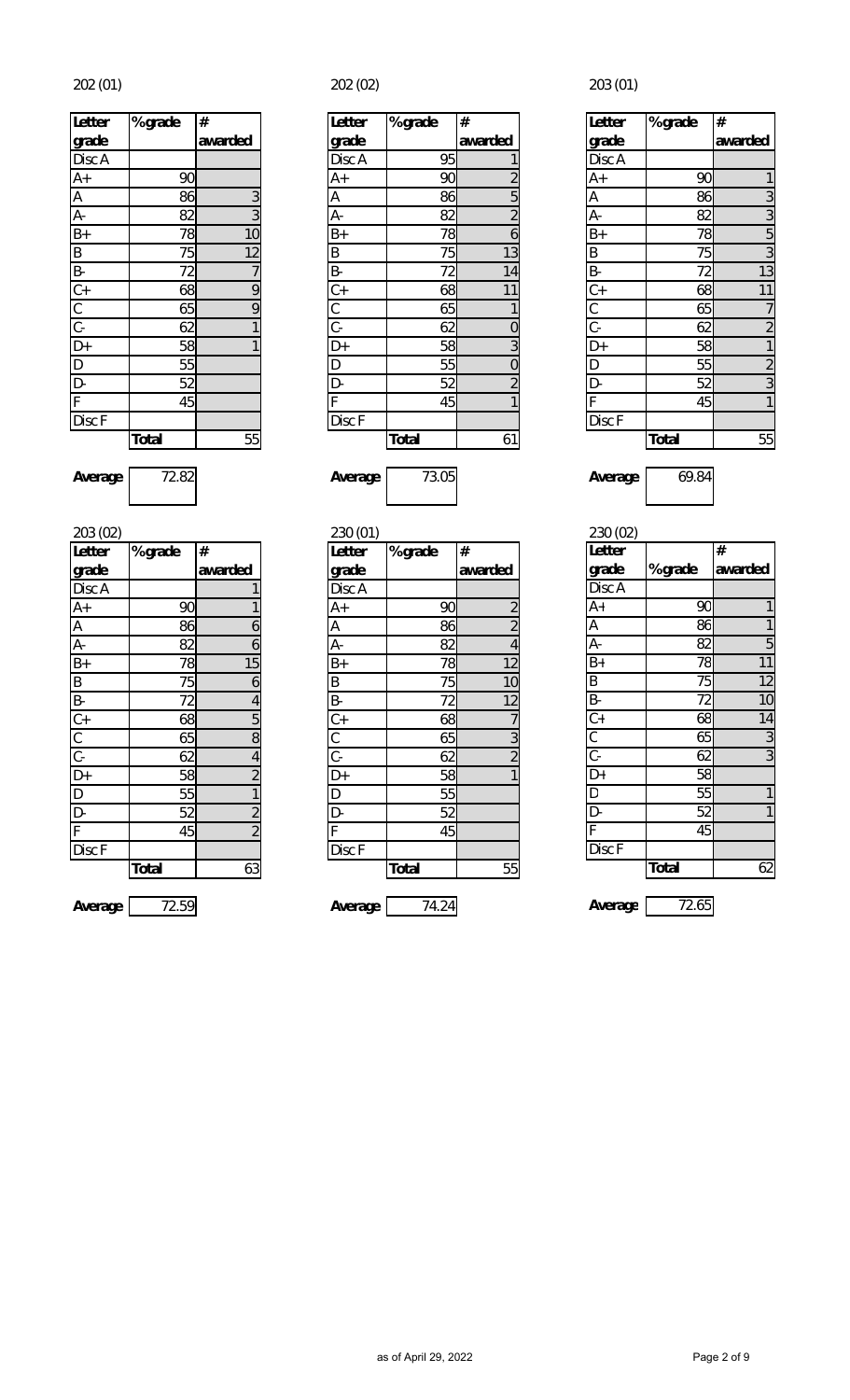| Letter                                                                                        |                 | #              |
|-----------------------------------------------------------------------------------------------|-----------------|----------------|
| grade                                                                                         | % grade         | awarded        |
| Disc A                                                                                        |                 |                |
| $\overline{A+}$                                                                               | 90              | $\mathbf{0}$   |
| A<br>A-                                                                                       | 86              | $\overline{0}$ |
|                                                                                               | 82              | $\overline{9}$ |
| $B+$                                                                                          | 78              | 21             |
| $\overline{B}$                                                                                | 75              | 13             |
|                                                                                               | 72              | 1              |
|                                                                                               | 68              | 6              |
|                                                                                               | 65              | $\overline{2}$ |
|                                                                                               | $\overline{62}$ | $\overline{0}$ |
|                                                                                               | 58              | $\mathbf{0}$   |
|                                                                                               | 55              | $\mathbf{0}$   |
| $\frac{1}{\frac{1}{\sqrt{1}}}\frac{\frac{1}{\sqrt{1}}}{\frac{1}{\sqrt{1}}\frac{1}{\sqrt{1}}}$ | 52              | $\overline{0}$ |
|                                                                                               | 45              | $\overline{0}$ |
| Disc <sub>F</sub>                                                                             |                 | $\overline{0}$ |
|                                                                                               | <b>Total</b>    | 52             |

| 232 (01)                     |              |                | 232 (02)  |              |         | 245 LRW       |              |                |
|------------------------------|--------------|----------------|-----------|--------------|---------|---------------|--------------|----------------|
| Letter                       |              | #              | Letter    |              | #       | <b>Letter</b> |              | $\#$           |
| grade                        | % grade      | awarded        | grade     | % grade      | awarded | grade         | % grade      | awarded        |
| Disc A                       |              |                | Disc A    |              |         | Disc A        |              | $\mathbf 0$    |
| A+                           | 90           | $\Omega$       | $A+$      | 90           |         | $A+$          | 90           | $\overline{a}$ |
| A                            | 86           | 0              | Α         | 86           |         | A             | 86           | 6              |
| A-                           | 82           | 9              | А-        | 82           | 11      | A-            | 82           | 19             |
| B+                           | 78           | 21             | $B+$      | 78           |         | $B+$          | 78           | 29             |
| B<br>B-                      | 75           | 13             | B         | 75           | 21      | B             | 75           | 22             |
|                              | 72           |                | <b>B-</b> | 72           | 9       | B-            | 72           | 24             |
| $\overline{C}+$              | 68           | 6              | $C +$     | 68           |         | $C +$         | 68           | 13             |
| $\overline{\mathsf{C}}$      | 65           |                | С         | 65           | 5       | ⌒<br>U        | 65           | 5              |
| $\overline{C}$ -             | 62           |                | $C -$     | 62           |         | $C -$         | 62           |                |
| D+                           | 58           |                | D+        | 58           |         | D+            | 58           |                |
| D                            | 55           |                | D         | 55           |         | D             | 55           | 0              |
| D-                           | 52           | 0              | D-        | 52           |         | D-            | 52           | 0              |
| F                            | 45           | 0              |           | 45           |         |               | 45           | 0              |
| $\overline{\mathrm{Disc}}$ F |              | $\overline{0}$ | Disc F    |              |         | Disc F        |              |                |
|                              | <b>Total</b> | 52             |           | <b>Total</b> | 56      |               | <b>Total</b> | 123            |
|                              |              |                |           |              |         |               |              |                |

**Letter grade % grade # awarded**

| 310                                 |              |         | 311            |              |         | 312             |              |                |
|-------------------------------------|--------------|---------|----------------|--------------|---------|-----------------|--------------|----------------|
| Letter                              |              | #       | Letter         |              | #       | <b>Letter</b>   |              | $\#$           |
| grade                               | % grade      | awarded | grade          | % grade      | awarded | grade           | % grade      | awarded        |
| Disc A                              |              |         | Disc A         |              |         | Disc A          |              | $\mathbf 0$    |
| A+                                  | 90           |         | $A+$           | 90           |         | $A+$            | 90           | $\overline{0}$ |
| Ā                                   | 86           |         | A              | 86           |         | A               | 86           | 1              |
| A-                                  | 82           | 3       | А-             | 82           |         | $A -$           | 82           | 6              |
| $rac{B+}{B}$<br>$rac{B-}{C+}$       | 78           | 5       | $B+$           | 78           | 6       | $B+$            | 78           | $\overline{2}$ |
|                                     | 75           | 13      | $\sf B$        | 75           | 13      | B               | 75           | $\overline{2}$ |
|                                     | 72           | 14      | $B -$          | 72           | 5       | B-              | 72           | $\overline{a}$ |
|                                     | 68           | 5       | $C +$          | 68           |         | $C +$           | 68           | $\overline{a}$ |
| $\frac{\overline{C}}{\overline{C}}$ | 65           | 2       | С              | 65           |         | $\mathsf C$     | 65           | $\overline{2}$ |
|                                     | 62           |         | $\overline{C}$ | 62           |         | $\overline{C}$  | 62           | $\overline{0}$ |
| D+                                  | 58           |         | $D+$           | 58           |         | $\overline{D+}$ | 58           | $\overline{0}$ |
| D<br>D-                             | 55           |         | D              | 55           |         | $\mathsf D$     | 55           | $\mathbf 0$    |
|                                     | 52           |         | D-             | 52           |         | D-              | 52           | $\mathbf 0$    |
| $\overline{\mathsf{F}}$             | 45           |         |                | 45           |         | F               | 45           | $\mathbf 0$    |
| Disc F                              |              |         | Disc F         |              |         | Disc F          |              | $\overline{0}$ |
|                                     | <b>Total</b> | 43      |                | <b>Total</b> | 29      |                 | <b>Total</b> | 17             |
|                                     |              |         |                |              |         |                 |              |                |
|                                     |              |         |                |              |         |                 |              |                |

| 312                                                                                |         |                                     |
|------------------------------------------------------------------------------------|---------|-------------------------------------|
| Letter                                                                             |         | #                                   |
| grade                                                                              | % grade | awarded                             |
| Disc A                                                                             |         | $\overline{0}$                      |
| $A+$                                                                               | 90      | $\overline{0}$                      |
| $\overline{\mathsf{A}}$                                                            | 86      | $\overline{1}$                      |
| A-                                                                                 | 82      |                                     |
| $B+$                                                                               | 78      | $rac{6}{2}$ $rac{2}{2}$ $rac{2}{2}$ |
| $\begin{array}{c c}\n\hline\nB & B \\ \hline\nC + C \\ \hline\nC - C\n\end{array}$ | 75      |                                     |
|                                                                                    | 72      |                                     |
|                                                                                    | 68      |                                     |
|                                                                                    | 65      |                                     |
|                                                                                    | 62      | $\mathbf 0$                         |
| $\overline{D+}$                                                                    | 58      | $\mathbf 0$                         |
| $\overline{D}$                                                                     | 55      | $\mathbf 0$                         |
| D-                                                                                 | 52      | $\mathbf 0$                         |
| F                                                                                  | 45      | $\mathbf 0$                         |
| Disc <sub>F</sub>                                                                  |         | $\overline{0}$                      |
|                                                                                    | Total   | 17                                  |

**Average** 73.84 **Average** 75.62 **Average** 76.12

**Average** 76.17 **Average** 72.80 **Average** 75.11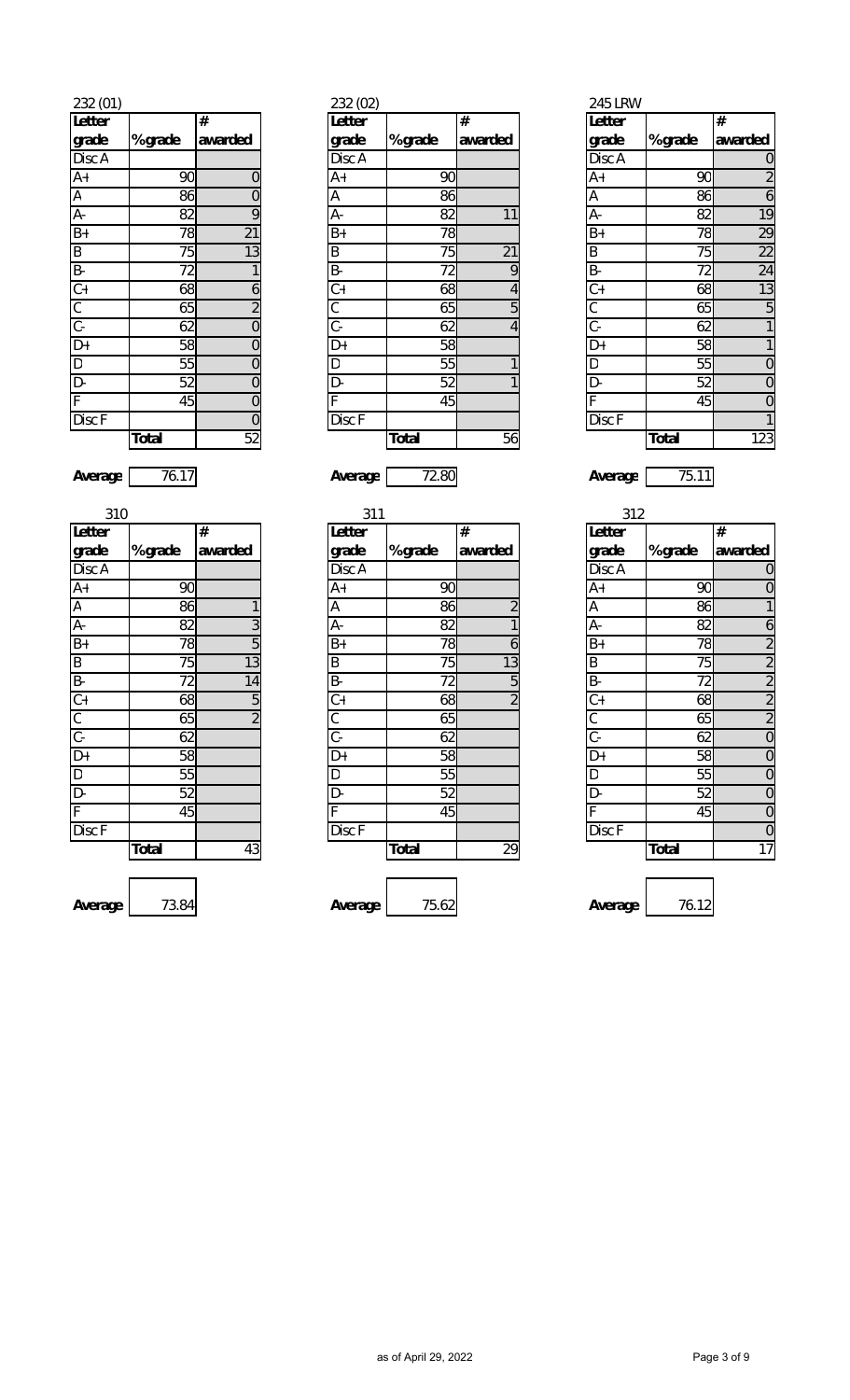| 315              |                 |                             |
|------------------|-----------------|-----------------------------|
| Letter           |                 | #                           |
| grade            | % grade         | awarded                     |
| Disc A           |                 |                             |
|                  | 90              |                             |
| $\frac{A+}{A}$   | 86              |                             |
|                  | 82              | $\frac{2}{5}$ $\frac{7}{9}$ |
| $B+$             | 78              |                             |
|                  | 75              |                             |
|                  | 72              | $\overline{9}$              |
| <u>히 이 행 해 이</u> | $6\overline{8}$ | $\overline{6}$              |
|                  | 65              | 1                           |
|                  | 62              |                             |
|                  | 58              |                             |
| $\overline{D}$   | 55              |                             |
| $\overline{D}$   | 52              |                             |
| F                | 45              | 1                           |
| Disc F           |                 |                             |
|                  | <b>Total</b>    | 40                          |

| 315                       |              |         | 326            |              |         | 340 (02)      |              |                |
|---------------------------|--------------|---------|----------------|--------------|---------|---------------|--------------|----------------|
| Letter                    |              | #       | Letter         |              | #       | <b>Letter</b> |              | #              |
| grade                     | % grade      | awarded | grade          | % grade      | awarded | grade         | % grade      | awarded        |
| Disc A                    |              |         | Disc A         |              |         | Disc A        |              |                |
| A+                        | 90           |         | A+             | 90           |         | $A+$          | 90           |                |
| $\overline{A}$            | 86           |         | Α              | 86           |         | Α             | 86           | 3              |
| $A -$                     | 82           | 5       | А-             | 82           |         | A-            | 82           | 5              |
| $\overline{B+}$           | 78           |         | $B+$           | 78           |         | $B+$          | 78           | $\overline{7}$ |
|                           | 75           | 9       | B              | 75           |         | B             | 75           | 17             |
| $\frac{B}{B}$             | 72           | 9       | <b>B-</b>      | 72           |         | B-            | 72           | 14             |
| $\overline{\mathsf{C+}}$  | 68           | 6       | $\mathbb{C}^+$ | 68           |         | $C +$         | 68           | 9              |
| $\overline{\mathsf{C}}$   | 65           |         | С              | 65           |         | С             | 65           | 6              |
| $\overline{C}$ -          | 62           |         | $C -$          | 62           |         | $C -$         | 62           | $\overline{a}$ |
| $\overline{\mathsf{D}^+}$ | 58           |         | D+             | 58           |         | D+            | 58           |                |
|                           | 55           |         | D              | 55           |         | $\mathsf D$   | 55           |                |
| D<br>D-                   | 52           |         | D-             | 52           |         | D-            | 52           |                |
|                           | 45           |         |                | 45           |         |               | 45           |                |
| Disc F                    |              |         | Disc F         |              |         | Disc F        |              |                |
|                           | <b>Total</b> | 40      |                | <b>Total</b> |         |               | <b>Total</b> | 64             |

**Letter grade % grade # awarded Total** 40 **Total** 7 **Total** 64

**Average** 74.23 **Average** 72.86 **Average** 72.94

| 351                     |              |                 |
|-------------------------|--------------|-----------------|
| Letter                  |              | #               |
| grade                   | % grade      | awarded         |
| Disc A                  |              |                 |
| $\overline{A+}$         | 90           |                 |
| $\overline{A}$          | 86           |                 |
| $\overline{A}$          | 82           | $\frac{3}{7}$   |
| $\overline{B+}$         | 78           | $\overline{12}$ |
| $\overline{B}$          | 75           | 15              |
|                         | 72           | $\overline{17}$ |
|                         | 68           | 15              |
|                         | 65           | 8               |
|                         | 62           |                 |
| 이신이스                    | 58           |                 |
|                         | 55           |                 |
| $\overline{D}$          | 52           |                 |
| $\overline{\mathsf{F}}$ | 45           | $\overline{2}$  |
| Disc F                  |              |                 |
|                         | <b>Total</b> | 80              |
| Λ.,                     | וכם בד       |                 |

| 340 $(04)$ |  |
|------------|--|

| Letter                                            |                 | #              |
|---------------------------------------------------|-----------------|----------------|
| grade                                             | % grade         | awarded        |
| Disc A                                            |                 | $\mathbf{0}$   |
| $A+$                                              | 90              | $\overline{0}$ |
| A                                                 | 86              | $\overline{1}$ |
| A-                                                | 82              | $\frac{5}{2}$  |
| $\overline{B+}$                                   | 78              |                |
| $\overline{B}$                                    | 75              | $\frac{0}{2}$  |
| $\frac{B}{C+}$<br>$\frac{C}{C}$<br>$\frac{C}{D+}$ | 72              |                |
|                                                   | 68              |                |
|                                                   | 65              | $\overline{1}$ |
|                                                   | $\overline{62}$ |                |
|                                                   | 58              |                |
| $\overline{D}$                                    | 55              |                |
| D-                                                | 52              |                |
| F                                                 | 45              |                |
| Disc F                                            |                 |                |
|                                                   | Total           | 13             |

| 340 (04)       |              |                          | 341             |              |                | 351              |              |                |
|----------------|--------------|--------------------------|-----------------|--------------|----------------|------------------|--------------|----------------|
| Letter         |              | $\#$                     | Letter          |              | #              | <b>Letter</b>    |              | #              |
| grade          | % grade      | awarded                  | grade           | % grade      | awarded        | grade            | % grade      | awarded        |
| Disc A         |              | 0                        | Disc A          |              |                | Disc A           |              |                |
|                | 90           | 0                        | $A+$            | 90           | 0              | $A+$             | 90           |                |
| $\frac{A+}{A}$ | 86           |                          | $\overline{A}$  | 86           | 3              | Α                | 86           | 3              |
| $A -$          | 82           | 5                        | A-              | 82           | $\overline{2}$ | А-               | 82           | $\overline{1}$ |
| $B+$           | 78           | $\overline{2}$           | $B+$            | 78           | 10             | $B+$             | 78           | 12             |
| $\overline{B}$ | 75           | 0                        | B               | 75           |                | B                | 75           | 15             |
| $B -$          | 72           | $\overline{2}$           | B-              | 72           |                | $B -$            | 72           | 17             |
| $C+$           | 68           | $\overline{\phantom{a}}$ | $\overline{C+}$ | 68           |                | $\overline{C+}$  | 68           | 15             |
| $\frac{C}{C}$  | 65           |                          | С               | 65           |                | С                | 65           | 8              |
|                | 62           |                          | $\overline{C}$  | 62           |                | $\overline{C}$ - | 62           |                |
| $D+$           | 58           |                          | $D+$            | 58           |                | D+               | 58           |                |
| $\overline{D}$ | 55           |                          | D               | 55           |                | D                | 55           |                |
| D-             | 52           |                          | D-              | 52           |                | D-               | 52           |                |
| F              | 45           |                          | F               | 45           |                | Е                | 45           | $\overline{2}$ |
| Disc F         |              |                          | Disc F          |              |                | Disc F           |              |                |
|                | <b>Total</b> | 13                       |                 | <b>Total</b> | 18             |                  | <b>Total</b> | 80             |
| Average        | 76.69        |                          | Average         | 78.72        |                | Average          | 72.53        |                |

as of April 29, 2022 **Page 4 of 9**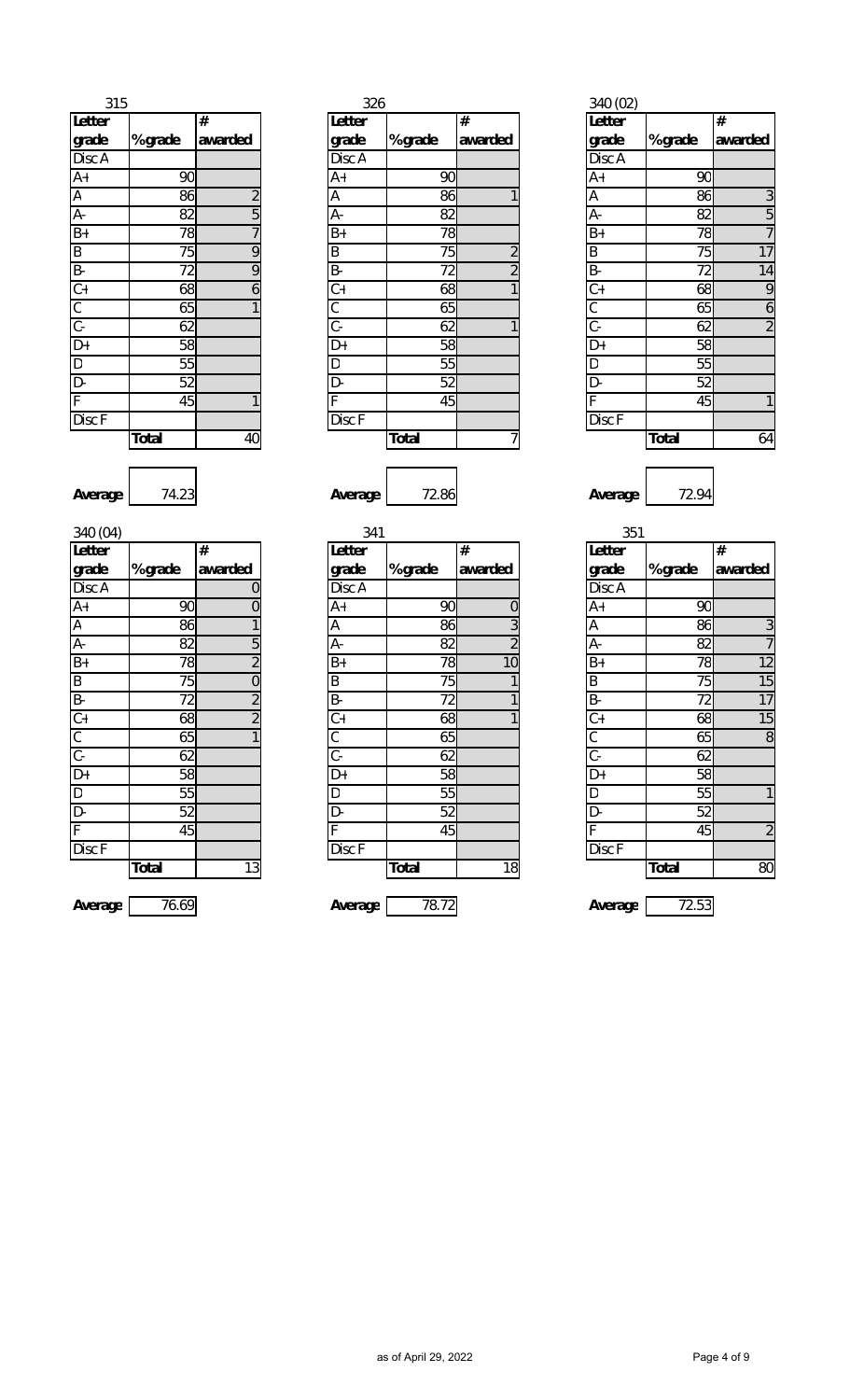| 372                                                                                                                                             |              |                          |
|-------------------------------------------------------------------------------------------------------------------------------------------------|--------------|--------------------------|
| Letter                                                                                                                                          |              | #                        |
| grade                                                                                                                                           | % grade      | awarded                  |
| Disc A                                                                                                                                          |              |                          |
| $A+$                                                                                                                                            | 90           |                          |
| Ā                                                                                                                                               | 86           |                          |
| A-                                                                                                                                              | 82           | $\overline{\mathcal{A}}$ |
| $B+$                                                                                                                                            | 78           | $\overline{2}$           |
| $\overline{B}$                                                                                                                                  | 75           | $\overline{6}$           |
|                                                                                                                                                 | 72           | $\frac{6}{9}$            |
|                                                                                                                                                 | 68           |                          |
|                                                                                                                                                 | 65           | $\overline{5}$           |
|                                                                                                                                                 | 62           |                          |
|                                                                                                                                                 | 58           |                          |
| $\begin{array}{c c c c c c c} \hline \text{P} & \text{C} & \text{C} & \text{P} \\ \hline \text{P} & \text{C} & \text{P} & \text{P} \end{array}$ | 55           | 1                        |
| $\overline{D}$                                                                                                                                  | 52           |                          |
| $\bar{\mathsf{F}}$                                                                                                                              | 45           |                          |
| <b>Disc</b> F                                                                                                                                   |              |                          |
|                                                                                                                                                 | <b>Total</b> | 33                       |

|              |                |                 | 401          |                | 406              |              |                |
|--------------|----------------|-----------------|--------------|----------------|------------------|--------------|----------------|
|              | $\#$           | <b>Letter</b>   |              | $\#$           | Letter           |              | #              |
| % grade      | awarded        | grade           | % grade      | awarded        | grade            | % grade      | awarded        |
|              |                | Disc A          |              |                | Disc A           |              |                |
| 90           |                | $A+$            | 90           |                | $A+$             | 90           |                |
| 86           |                | Α               | 86           |                | А                | 86           | $\mathfrak{Z}$ |
| 82           | 4              | А-              | 82           |                | А-               | 82           | 5              |
| 78           | $\overline{2}$ | $B+$            | 78           | $\overline{2}$ | $B+$             | 78           | 5              |
| 75           | 6              | B               | 75           | 3              | B                | 75           | 3              |
| 72           | 6              | $\overline{B}$  | 72           | 4              | $\overline{B}$   | 72           |                |
| 68           | 9              | $\overline{C+}$ | 68           | 6              | $\overline{C+}$  | 68           |                |
| 65           | 5              | C               | 65           | 3              | $\overline{C}$   | 65           |                |
| 62           |                | $\overline{C}$  | 62           |                | $\overline{C}$ - | 62           |                |
| 58           |                | D+              | 58           |                | D+               | 58           |                |
| 55           |                | D               | 55           |                | D                | 55           |                |
| 52           |                | D-              | 52           |                | D-               | 52           |                |
| 45           |                |                 | 45           |                | Ė                | 45           |                |
|              |                | Disc F          |              |                | Disc F           |              |                |
| <b>Total</b> | 33             |                 | <b>Total</b> | 20             |                  | <b>Total</b> | 16             |
|              |                |                 |              |                |                  |              |                |

**Average** 71.45 **Average** 70.6 **Average** 80.19

|              |                |                 | 415          |                | 420             |              |         |
|--------------|----------------|-----------------|--------------|----------------|-----------------|--------------|---------|
|              | #              | Letter          |              | #              | Letter          |              | #       |
| % grade      | awarded        | grade           | % grade      | awarded        | grade           | % grade      | awarded |
|              |                | Disc A          |              |                | Disc A          |              |         |
| 90           |                | $A+$            | 90           |                | $A+$            | 90           |         |
| 86           | $\overline{2}$ | A               | 86           | 3              | A               | 86           |         |
| 82           |                | А-              | 82           |                | А-              | 82           | 3       |
| 78           |                | $\overline{B+}$ | 78           | 3              | $\overline{B+}$ | 78           | 3       |
| 75           |                | B               | 75           | 5              | B               | 75           | 7       |
| 72           | $\overline{2}$ | B-              | 72           | $\overline{2}$ | B-              | 72           |         |
| 68           | 6              | $C +$           | 68           | 7              | $C +$           | 68           |         |
| 65           |                | C               | 65           |                | C               | 65           |         |
| 62           |                | C-              | 62           |                | $\overline{C}$  | 62           |         |
| 58           |                | D+              | 58           | 0              | D+              | 58           |         |
| 55           |                | D               | 55           | $\overline{0}$ | D               | 55           |         |
| 52           |                | D-              | 52           | 0              | D-              | 52           |         |
| 45           |                | F               | 45           | $\overline{0}$ | F               | 45           |         |
|              |                | Disc F          |              | $\overline{0}$ | Disc F          |              |         |
| <b>Total</b> | 13             |                 | <b>Total</b> | 24             |                 | <b>Total</b> | 15      |
|              |                |                 |              |                |                 |              |         |

| 425                                                                                                                               |                 |                          |
|-----------------------------------------------------------------------------------------------------------------------------------|-----------------|--------------------------|
| Letter                                                                                                                            |                 | #                        |
| grade                                                                                                                             | % grade         | awarded                  |
| Disc A                                                                                                                            |                 |                          |
| $\overline{A+}$                                                                                                                   | 90              |                          |
| A                                                                                                                                 | 86              | $\overline{c}$           |
| A-                                                                                                                                | 82              | $\overline{\mathcal{A}}$ |
| $rac{B+}{B}$                                                                                                                      | 78              | $\overline{\mathbf{1}}$  |
|                                                                                                                                   | 75              |                          |
|                                                                                                                                   | $\overline{72}$ | $\frac{3}{2}$            |
|                                                                                                                                   | 68              |                          |
|                                                                                                                                   | 65              |                          |
|                                                                                                                                   | 62              | $\overline{2}$           |
|                                                                                                                                   | 58              |                          |
| $\frac{\overline{B}}{C+}$ $\frac{\overline{C}}{C+}$ $\frac{\overline{C}}{D+}$ $\frac{\overline{D}}{D-}$ $\frac{\overline{D}}{F+}$ | $\overline{55}$ |                          |
|                                                                                                                                   | 52              |                          |
|                                                                                                                                   | 45              |                          |
| Disc F                                                                                                                            |                 |                          |
|                                                                                                                                   | <b>Total</b>    | 16                       |
|                                                                                                                                   |                 |                          |
|                                                                                                                                   |                 |                          |

**Average** 75.40 **Average** 75.19 **Average** 75.44

Disc A  $\begin{array}{|c|c|c|c|c|c|}\hline \text{Disc A} & \text{Disc A} & \text{Disc A} \ \hline \end{array}$ A+ 90 A+ 90 A+ 90 A | 86 | |A | 86 | | |A | 86 | 3 A- | 82 | 4 | A- | 82 | 1 | A- | 82 | 5 B+ 78 2 B+ 78 2 B+ 78 5 B 75 6 B 75 3 B 75 3 B- 72 6 B- 72 4 B- 72 C+ | 68| 9| |C+ | 68| 6| |C+ | 68 C | 65 | 5 | C | 65 | 3 | C | 65 C- 62 C- 62 C- 62 D+ 58 D+ 58 1 D+ 58 D | 55 | 1 |D | 55 | | |D | 55 D- | 52 | D- | 52 | D- | 52 F 45 F 45 F 45 Disc F | Disc F | Disc F | Disc F | Disc F | Disc F

| 410                     |              |         | 415            |              |         | 420            |              |         |
|-------------------------|--------------|---------|----------------|--------------|---------|----------------|--------------|---------|
| Letter                  |              | #       | Letter         |              | $\#$    | Letter         |              | #       |
| grade                   | % grade      | awarded | grade          | % grade      | awarded | grade          | % grade      | awarded |
| Disc A                  |              |         | Disc A         |              |         | Disc A         |              |         |
| $A+$                    | 90           |         | $A+$           | 90           |         | A+             | 90           |         |
| $\overline{\mathsf{A}}$ | 86           |         | A              | 86           |         | Α              | 86           |         |
| $A-$                    | 82           |         | A-             | 82           |         | А-             | 82           | 3       |
| $B+$                    | 78           |         | $B+$           | 78           | 3       | $B+$           | 78           | 3       |
| $\overline{B}$          | 75           |         | B              | 75           | 5       | B              | 75           | 7       |
| $B -$                   | 72           |         | B-             | 72           |         | <b>B-</b>      | 72           |         |
| $rac{C}{C}$             | 68           | 6       | $C+$           | 68           |         | $C +$          | 68           |         |
|                         | 65           |         | С              | 65           |         | C              | 65           |         |
| $\overline{C}$          | 62           |         | $\overline{C}$ | 62           |         | $\overline{C}$ | 62           |         |
| $D+$                    | 58           |         | $D+$           | 58           | 0       | D+             | 58           |         |
| $\overline{\mathsf{D}}$ | 55           |         | D              | 55           | 0       | D              | 55           |         |
| D-                      | 52           |         | D-             | 52           | 0       | D-             | 52           |         |
| F                       | 45           |         | F              | 45           | 0       | E              | 45           |         |
| Disc F                  |              |         | Disc F         |              | 0       | Disc F         |              |         |
|                         | <b>Total</b> | 13      |                | <b>Total</b> | 24      |                | <b>Total</b> | 15      |

| 421             |              |                |
|-----------------|--------------|----------------|
| Letter          |              | #              |
| grade           | % grade      | awarded        |
| Disc A          |              |                |
| $A+$            | 90           |                |
| Ā               | 86           | 6              |
| Ā-              | 82           | 8              |
| $B+$            | 78           | 8              |
| $\overline{B}$  | 75           | 19             |
| $B -$           | 72           | 12             |
|                 | 68           | 6              |
| $C +$<br>$C -$  | 65           | 3              |
|                 | 62           | $\overline{1}$ |
| $\overline{D+}$ | 58           |                |
| $\overline{D}$  | 55           |                |
| $\overline{D}$  | 52           |                |
| F               | 45           |                |
| Disc F          |              |                |
|                 | <b>Total</b> | 63             |

| Letter                     |         | #                       |
|----------------------------|---------|-------------------------|
| grade                      | % grade | awarded                 |
| Disc A                     |         |                         |
| $A+$                       | 90      | 1                       |
| $\overline{A}$             | 86      | $\overline{3}$          |
| Ā-                         | 82      | $\overline{\mathbf{1}}$ |
| $B+$                       | 78      | $\overline{3}$          |
| B                          | 75      | 5                       |
|                            | 72      | $\overline{c}$          |
| $rac{B}{C}$<br>$rac{C}{C}$ | 68      | 7                       |
|                            | 65      | 1                       |
|                            | 62      | 1                       |
| $\overline{D+}$            | 58      | $\mathbf{0}$            |
| $\overline{D}$             | 55      | $\overline{0}$          |
| D-                         | 52      | $\overline{0}$          |
| F                          | 45      | $\mathbf{0}$            |
| Disc F                     |         | $\mathbf{0}$            |
|                            | Total   | 24                      |

**Average** 73.77 **Average** 74.42 **Average** 76.33

| 421                                 |              |         | 423                  |              |         | 425            |              |                |
|-------------------------------------|--------------|---------|----------------------|--------------|---------|----------------|--------------|----------------|
| Letter                              |              | #       | Letter               |              | #       | Letter         |              | $\#$           |
| grade                               | % grade      | awarded | grade                | % grade      | awarded | grade          | % grade      | awarded        |
| Disc A                              |              |         | Disc A               |              |         | Disc A         |              |                |
| A+                                  | 90           |         | $A+$                 | 90           |         | $A+$           | 90           |                |
| A                                   | 86           | 6       | A                    | 86           |         | A              | 86           | $\overline{2}$ |
| A-                                  | 82           | 8       | А-                   | 82           | 9       | A-             | 82           | $\overline{4}$ |
| $B+$                                | 78           | 8       | $B+$                 | 78           | 8       | $B+$           | 78           | 1              |
|                                     | 75           | 19      | B                    | 75           | 13      | B              | 75           | $\overline{3}$ |
| $rac{B}{B}$ .                       | 72           | 12      | $B -$                | 72           | 6       | B-             | 72           | $\overline{a}$ |
|                                     | 68           | 6       | $\mathsf{C}\text{+}$ | 68           | 6       | $C +$          | 68           | $\overline{a}$ |
| $\overline{\mathsf{C}}$             | 65           | 3       | С                    | 65           | 4       | $\mathsf C$    | 65           |                |
| $\overline{C}$ -                    | 62           |         | $C -$                | 62           | 0       | $\mathsf{C}$ - | 62           | $\overline{a}$ |
| D+                                  | 58           |         | D+                   | 58           | 0       | D+             | 58           |                |
| $\frac{\overline{D}}{\overline{D}}$ | 55           |         | D                    | 55           | 0       | $\mathsf D$    | 55           |                |
|                                     | 52           |         | D-                   | 52           | 0       | D-             | 52           |                |
| F                                   | 45           |         |                      | 45           | 0       |                | 45           |                |
| Disc F                              |              |         | Disc F               |              |         | Disc F         |              |                |
|                                     | <b>Total</b> | 63      |                      | <b>Total</b> | 48      |                | <b>Total</b> | 16             |
|                                     |              |         |                      |              |         |                |              |                |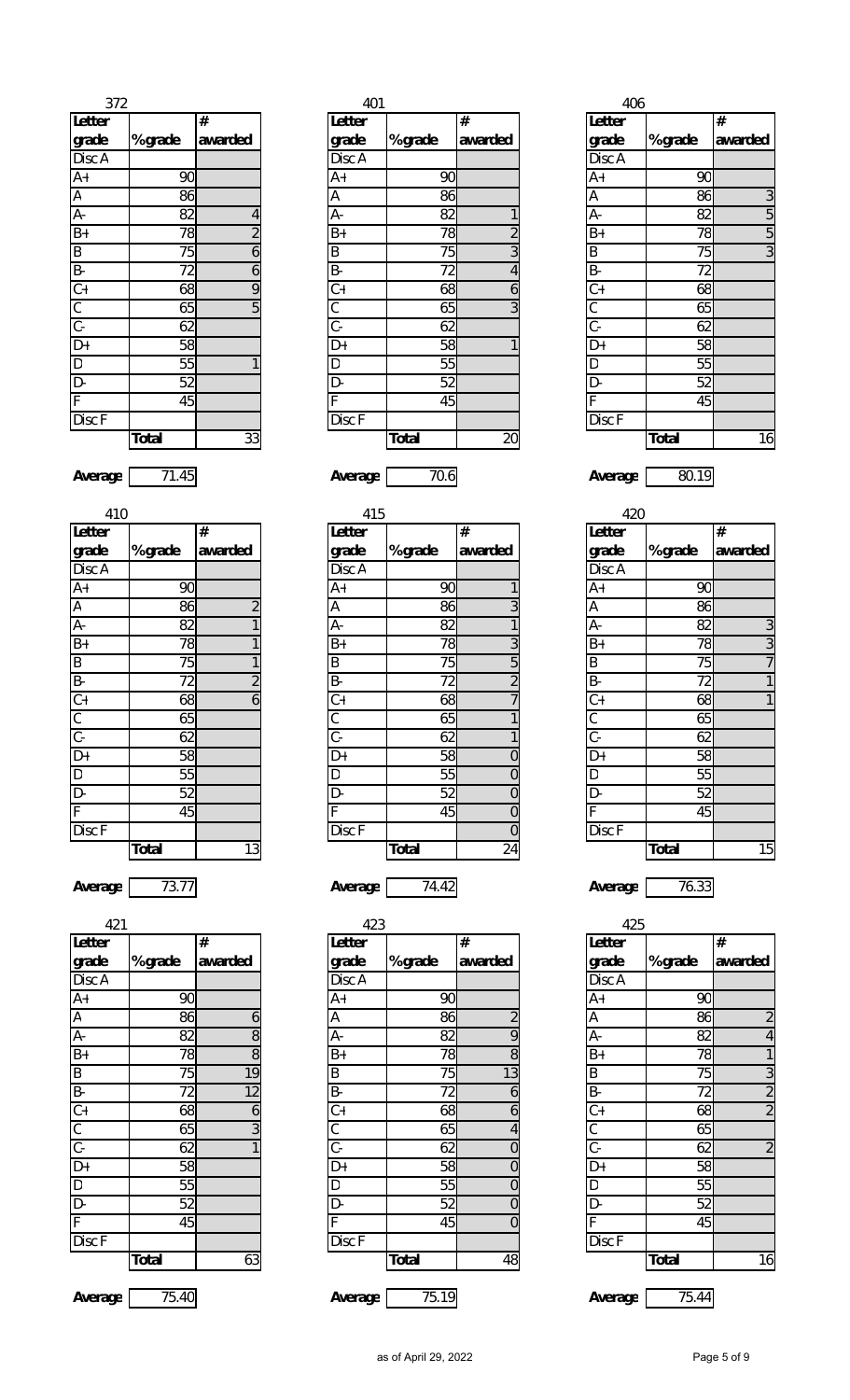| 426                    |                 |                       |
|------------------------|-----------------|-----------------------|
| Letter                 |                 | #                     |
| grade                  | % grade         | awarded               |
| Disc A                 |                 | $\boldsymbol{0}$      |
| $\overline{A+}$        | 90              | $\frac{2}{3}$         |
| $\frac{A}{A}$          | $\overline{86}$ |                       |
|                        | 82              | $\overline{1}$        |
|                        | 78              | $\overline{1}$        |
|                        | $\overline{75}$ |                       |
|                        | 72              | $\frac{0}{0}$         |
|                        | $\overline{68}$ | $\overline{1}$        |
|                        | 65              |                       |
|                        | 62              | $\frac{1}{\sqrt{10}}$ |
|                        | 58              |                       |
|                        | $\overline{55}$ |                       |
| 판  B  모  모  모  모  모  모 | 52              | $\overline{0}$        |
|                        | 45              | $\overline{0}$        |
| Disc F                 |                 | $\overline{0}$        |
|                        | <b>Total</b>    | $\overline{8}$        |

| וטטן טטד        |              |                         |
|-----------------|--------------|-------------------------|
| Letter          |              | #                       |
| grade           | % grade      | awarded                 |
| Disc A          |              |                         |
| A+              | 90           |                         |
| A               | 86           | 1                       |
| А-              | 82           | 4                       |
| $B+$            | 78           | $\overline{3}$          |
| B               | 75           | $\overline{4}$          |
| B-              | 72           | $\overline{\mathbf{r}}$ |
| $\overline{C+}$ | 68           |                         |
| $rac{C}{C}$     | 65           |                         |
|                 | 62           |                         |
| D+              | 58           |                         |
| D               | 55           |                         |
| D-              | 52           |                         |
| F               | 45           |                         |
| Disc F          |              |                         |
|                 | <b>Total</b> | 16                      |

| Letter                                                                                                                                          |                 | #              |
|-------------------------------------------------------------------------------------------------------------------------------------------------|-----------------|----------------|
| grade                                                                                                                                           | % grade         | awarded        |
| Disc A                                                                                                                                          |                 |                |
| $A+$                                                                                                                                            | 90              |                |
| $\overline{A}$                                                                                                                                  | 86              | 1              |
| A-                                                                                                                                              | 82              | 5              |
| $\overline{B+}$                                                                                                                                 | 78              |                |
| $\overline{B}$                                                                                                                                  | $\overline{7}5$ | $\frac{6}{5}$  |
|                                                                                                                                                 | 72              | $\overline{3}$ |
| $\begin{array}{c c c c c c c} \hline \text{P} & \text{C} & \text{C} & \text{P} \\ \hline \text{P} & \text{C} & \text{P} & \text{P} \end{array}$ | 68              |                |
|                                                                                                                                                 | 65              |                |
|                                                                                                                                                 | 62              |                |
|                                                                                                                                                 | 58              |                |
|                                                                                                                                                 | 55              |                |
| D-                                                                                                                                              | 52              |                |
| $\overline{\mathsf{F}}$                                                                                                                         | 45              |                |
| Disc <sub>F</sub>                                                                                                                               |                 |                |
|                                                                                                                                                 | <b>Total</b>    | 20             |

| 426                     |                  |          | 428            |                  |           | 430 (05)       |          |                |
|-------------------------|------------------|----------|----------------|------------------|-----------|----------------|----------|----------------|
| Letter                  |                  | #        | Letter         |                  | #         | <b>Letter</b>  |          | $\#$           |
| grade                   | % grade          | awarded  | grade          | % grade          | awarded   | grade          | % grade  | awarded        |
| Disc A                  |                  |          | Disc A         |                  |           | Disc A         |          |                |
| A+                      | 90               |          | $A+$           | 90               |           | $A+$           | 90       |                |
| $\overline{A}$          | 86               |          | Α              | 86               | 6         | Α              | 86       |                |
| A-                      | 82               |          | А-             | 82               |           | А-             | 82       | $\overline{a}$ |
| $\overline{B+}$         | 78               |          | $B+$           | 78               | 17        | $B+$           | 78       | 4              |
| B<br>B-<br>C+           | 75               | 0        | B              | 75               | 5         | B              | 75       | 4              |
|                         | 72               | 0        | <b>B-</b>      | 72               | 3         | B-             | 72       | 6              |
|                         | 68               |          | $\mathbb{C}^+$ | 68               |           | $C +$          | 68       |                |
| $\overline{\mathsf{C}}$ | 65               |          | C              | 65               |           | $\mathsf C$    | 65       |                |
| $\overline{C}$ -        | 62               |          | $\mathsf{C}$ - | 62               |           | $\mathsf{C}$ - | 62       |                |
| D+                      | 58               |          | $D+$           | 58               |           | D+             | 58       |                |
| D<br>D-                 | 55               |          | D              | 55               |           | D              | 55       |                |
|                         | 52               |          | D-             | 52               |           | D-             | 52       |                |
| $\overline{F}$          | 45               |          |                | 45               |           |                | 45       |                |
| Disc F                  |                  |          | Disc F         |                  |           | Disc F         |          |                |
|                         | $T_{\alpha}$ tal | $\Omega$ |                | $T_{\alpha}$ tal | $\Lambda$ |                | $T0$ tal | 10             |

**Average** 83.25 **Average** 76.26 **Average** 75.67

| 430 (06)                |              |         | 431            |              |         | 439 (01)    |              |                |
|-------------------------|--------------|---------|----------------|--------------|---------|-------------|--------------|----------------|
| Letter                  |              | #       | <b>Letter</b>  |              | #       | Letter      |              | $\#$           |
| grade                   | % grade      | awarded | grade          | % grade      | awarded | grade       | % grade      | awarded        |
| Disc A                  |              |         | Disc A         |              |         | Disc A      |              |                |
| A+                      | 90           |         | $A+$           | 90           |         | $A+$        | 90           |                |
| A                       | 86           |         | Α              | 86           |         | A           | 86           |                |
| А-                      | 82           |         | А-             | 82           |         | А-          | 82           | $\overline{2}$ |
| B+                      | 78           |         | $B+$           | 78           | 6       | $B+$        | 78           | 5              |
|                         | 75           |         | $\sf B$        | 75           |         | B           | 75           | 5              |
| B<br>B-<br>C+           | 72           |         | <b>B-</b>      | 72           |         | B-          | 72           | $\overline{2}$ |
|                         | 68           |         | $C+$           | 68           |         | $C+$        | 68           |                |
| $\overline{\mathsf{C}}$ | 65           |         | C              | 65           |         | $\mathsf C$ | 65           |                |
| $\overline{C}$ -        | 62           |         | $\mathsf{C}$ - | 62           |         | $C -$       | 62           |                |
| D+                      | 58           |         | D+             | 58           |         | D+          | 58           |                |
|                         | 55           |         | D              | 55           |         | D           | 55           |                |
| D<br>D-                 | 52           |         | D-             | 52           |         | D-          | 52           |                |
| $\overline{\mathsf{F}}$ | 45           |         |                | 45           |         | F           | 45           |                |
| Disc F                  |              |         | Disc F         |              |         | Disc F      |              |                |
|                         | <b>Total</b> | 16      |                | <b>Total</b> | 18      |             | <b>Total</b> | 18             |
|                         |              |         |                |              |         |             |              |                |

**Average** 77.25 **Average** 80.78 **Average** 76.78

| 439 (02)                |              |         | 439 (03)             |              |         | 440          |              |                |
|-------------------------|--------------|---------|----------------------|--------------|---------|--------------|--------------|----------------|
| Letter                  |              | #       | Letter               |              | #       | Letter       |              | #              |
| grade                   | % grade      | awarded | grade                | % grade      | awarded | grade        | % grade      | awarded        |
| Disc A                  |              |         | Disc A               |              |         | Disc A       |              |                |
| A+                      | 90           |         | $A+$                 | 90           |         | $A+$         | 90           |                |
|                         | 86           |         | A                    | 86           |         | A            | 86           | $\overline{2}$ |
| A<br>A-                 | 82           | 5       | А-                   | 82           |         | A-           | 82           | $\overline{4}$ |
| $\overline{B+}$         | 78           | 6       | $B+$                 | 78           | 8       | $B+$         | 78           |                |
|                         | 75           | 5       | $\sf B$              | 75           |         | B            | 75           |                |
| $\frac{B}{B}$           | 72           | 3       | <b>B-</b>            | 72           | 3       | B-           | 72           |                |
| C+                      | 68           |         | $\mathsf{C}\text{+}$ | 68           |         | $C+$         | 68           |                |
| $\frac{C}{C}$           | 65           |         | С                    | 65           |         | $\mathsf C$  | 65           |                |
|                         | 62           |         | $C -$                | 62           |         | $\mathsf{C}$ | 62           |                |
| D+<br>D<br>D-           | 58           |         | D+                   | 58           |         | $D+$         | 58           |                |
|                         | 55           |         | D                    | 55           |         | $\mathsf D$  | 55           |                |
|                         | 52           |         | D-                   | 52           |         | D-           | 52           |                |
| $\overline{\mathsf{F}}$ | 45           |         | F                    | 45           |         | F            | 45           |                |
| Disc F                  |              |         | Disc F               |              |         | Disc F       |              |                |
|                         | <b>Total</b> | 20      |                      | <b>Total</b> | 20      |              | <b>Total</b> | 6              |
|                         |              |         |                      |              |         |              |              |                |

**Average** 77.75 **Average** 76.45 **Average** 83.33

|              |                |                | 428          |         |                | 430 (05)                  |              |                  |
|--------------|----------------|----------------|--------------|---------|----------------|---------------------------|--------------|------------------|
|              | #              | Letter         |              |         | #              | <b>Letter</b>             |              | #                |
| % grade      | awarded        | grade          |              | % grade | awarded        | grade                     | % grade      | awarded          |
|              | 0              | Disc A         |              |         |                | Disc A                    |              |                  |
| 90           | $\overline{2}$ | $A+$           |              | 90      |                | $A+$                      | 90           |                  |
| 86           | 3              | Α              |              | 86      | 6              | A                         | 86           | 1                |
| 82           |                | А-             |              | 82      |                | A-                        | 82           | $\overline{2}$   |
| 78           |                | $B+$           |              | 78      | 17             | $B+$                      | 78           | $\overline{4}$   |
| 75           | 0              | B              |              | 75      | 5 <sub>l</sub> | $\sf B$                   | 75           | $\overline{4}$   |
| 72           | 0              | <b>B-</b>      |              | 72      | 3              | $\overline{B}$            | 72           | $\boldsymbol{6}$ |
| 68           |                | $C +$          |              | 68      | 4              | $\overline{C+}$           | 68           | $\mathbf{1}$     |
| 65           | 0              | C              |              | 65      |                | $\overline{\mathfrak{c}}$ | 65           |                  |
| 62           | 0              | $\overline{C}$ |              | 62      | 0              | $\overline{C}$            | 62           |                  |
| 58           | 0              | D+             |              | 58      | $\overline{2}$ | D+                        | 58           |                  |
| 55           | 0              | D              |              | 55      |                | D                         | 55           |                  |
| 52           | 0              | D-             |              | 52      |                | D-                        | 52           |                  |
| 45           | 0              |                |              | 45      |                | Ė                         | 45           |                  |
|              | 0              | Disc F         |              |         |                | Disc F                    |              |                  |
| <b>Total</b> | $\, 8$         |                | <b>Total</b> |         | 42             |                           | <b>Total</b> | 18               |

| 439 (01)       |         |                |
|----------------|---------|----------------|
| Letter         |         | #              |
| grade          | % grade | awarded        |
| Disc A         |         |                |
| $A+$           | 90      | 1              |
| $\frac{A}{A}$  | 86      | 1              |
|                | 82      | $\overline{2}$ |
| $B+$           | 78      | 5              |
| $\overline{B}$ | 75      | $\overline{5}$ |
|                | 72      | $\overline{2}$ |
|                | 68      | $\overline{1}$ |
|                | 65      | 1              |
|                | 62      |                |
|                | 58      |                |
|                | 55      |                |
| 교비의의상이원        | 52      |                |
|                | 45      |                |
| Disc F         |         |                |
|                | Total   | 18             |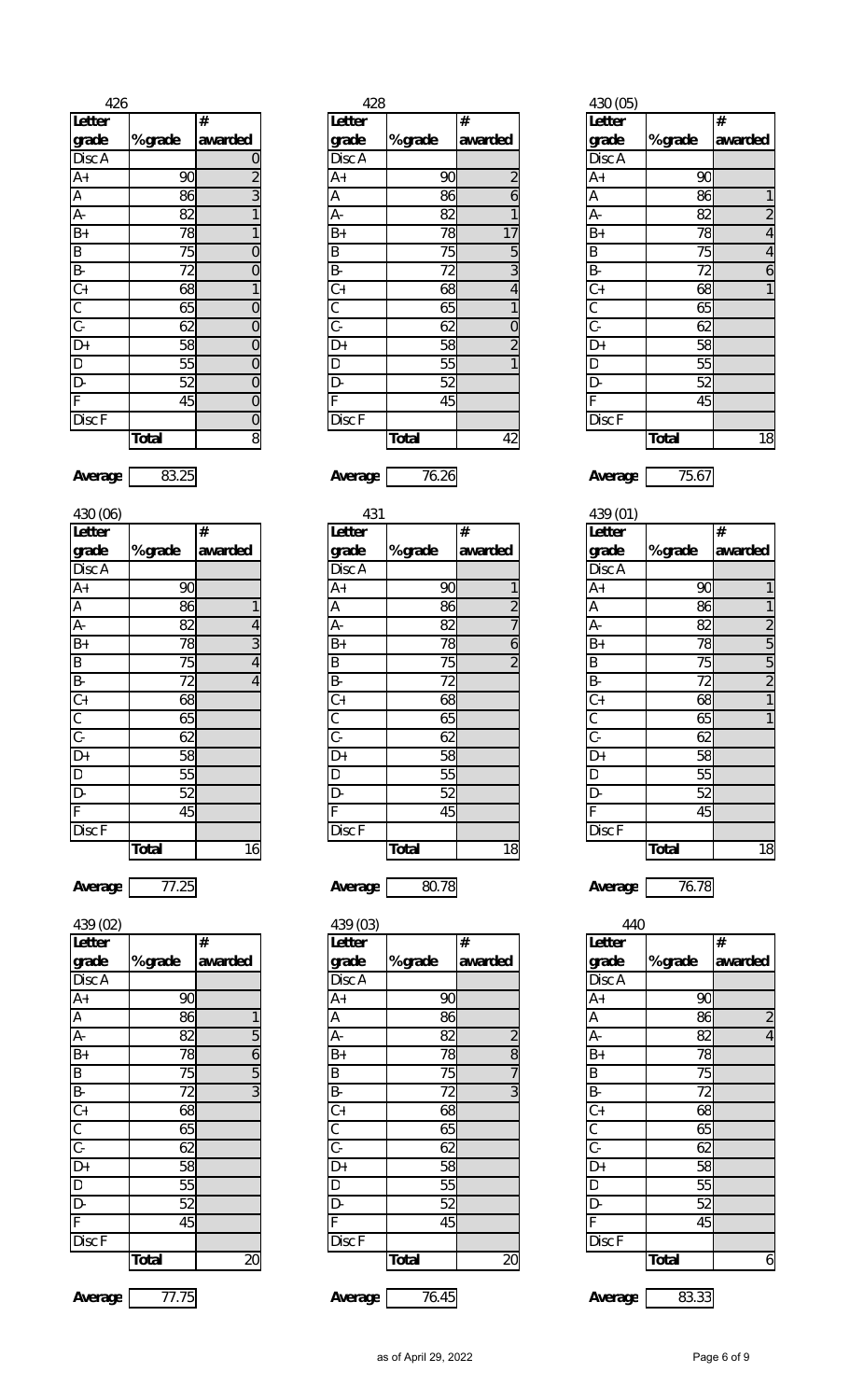| 443               |              |                                           |
|-------------------|--------------|-------------------------------------------|
| Letter            |              | #                                         |
| grade             | % grade      | awarded                                   |
| Disc A            |              |                                           |
| $A+$              | 90           |                                           |
| Ā                 | 86           |                                           |
| A-                | 82           |                                           |
| $B+$              | 78           | $\frac{2}{3}$ $\frac{3}{3}$ $\frac{1}{3}$ |
|                   | 75           |                                           |
|                   | 72           | 1                                         |
| <u> 히 이 히 히 이</u> | 68           |                                           |
|                   | 65           |                                           |
|                   | 62           |                                           |
|                   | 58           |                                           |
| $\frac{D}{D}$     | 55           |                                           |
|                   | 52           |                                           |
|                   | 45           |                                           |
| Disc <sub>F</sub> |              |                                           |
|                   | <b>Total</b> | 15                                        |

| 443                              |              |                          |               | 444          |         | 448            |              |                |
|----------------------------------|--------------|--------------------------|---------------|--------------|---------|----------------|--------------|----------------|
| Letter                           |              | #                        | <b>Letter</b> |              | #       | <b>Letter</b>  |              | #              |
| grade                            | % grade      | awarded                  | grade         | % grade      | awarded | grade          | % grade      | awarded        |
| Disc A                           |              |                          | Disc A        |              |         | Disc A         |              |                |
| A+                               | 90           | $\overline{\phantom{a}}$ | $A+$          | 90           | 0       | $A+$           | 90           | $\overline{a}$ |
| A                                | 86           | 3                        | Α             | 86           | 0       | Α              | 86           | 4              |
|                                  | 82           | 3                        | А-            | 82           | 4       | A-             | 82           |                |
| $\frac{A}{B+}$<br>$\frac{B}{B-}$ | 78           | 3                        | $B+$          | 78           | 8       | $B+$           | 78           |                |
|                                  | 75           | 3                        | B             | 75           | 12      | B              | 75           |                |
|                                  | 72           |                          | <b>B-</b>     | 72           | 4       | -a             | 72           |                |
| $\overline{\mathsf{C+}}$         | 68           |                          | $C +$         | 68           |         | $C +$          | 68           |                |
| $\overline{\mathsf{C}}$          | 65           |                          | С             | 65           |         | C              | 65           |                |
| $\overline{C}$ -                 | 62           |                          | $C -$         | 62           |         | $\mathsf{C}$ - | 62           |                |
| D+                               | 58           |                          | D+            | 58           |         | D+             | 58           |                |
| $\overline{\mathsf{D}}$          | 55           |                          | D             | 55           |         | $\mathsf D$    | 55           |                |
| $\overline{D}$ -                 | 52           |                          | D-            | 52           |         | Đ.             | 52           |                |
| F                                | 45           |                          |               | 45           |         | F              | 45           |                |
| $\overline{\mathrm{Disc}}$ F     |              |                          | Disc F        |              |         | Disc F         |              |                |
|                                  | <b>Total</b> | 15                       |               | <b>Total</b> | 34      |                | <b>Total</b> | 8              |

| #              |                |              |                | 448                                          |              |                |
|----------------|----------------|--------------|----------------|----------------------------------------------|--------------|----------------|
|                | Letter         |              | $\#$           | Letter                                       |              | #              |
| awarded        | grade          | % grade      | awarded        | grade                                        | % grade      | awarded        |
|                | Disc A         |              |                | $\overline{Disc}$ A                          |              |                |
| $\overline{2}$ | $A+$           |              | 0              | $A+$                                         | 90           | $\sqrt{2}$     |
| 3              | Α              | 86           | 0              | А                                            | 86           | $\overline{4}$ |
| 3              | А-             | 82           | $\overline{4}$ | A-                                           | 82           | 1              |
| 3              | $B+$           |              | 8              | $B+$                                         | 78           | 1              |
| 3              | B              |              | 12             | B                                            | 75           |                |
|                | $B -$          | 72           | $\overline{4}$ | B-                                           | 72           |                |
|                | $C +$          |              | $\overline{4}$ | $\overline{C+}$                              | 68           |                |
|                | C              |              |                | $\overline{C}$                               | 65           |                |
|                | $\overline{C}$ | 62           |                | $\overline{C}$                               | 62           |                |
|                | D+             |              |                | D+                                           | 58           |                |
|                | D              |              |                | D                                            | 55           |                |
|                | D-             | 52           |                | D-                                           | 52           |                |
|                | F              |              |                | F                                            | 45           |                |
|                | Disc F         |              |                | Disc F                                       |              |                |
| 15             |                | <b>Total</b> |                |                                              | <b>Total</b> | 8              |
|                |                |              |                | 90<br>78<br>75<br>68<br>65<br>58<br>55<br>45 | 34           |                |

| Letter                                    |              | #              |
|-------------------------------------------|--------------|----------------|
| grade                                     | % grade      | awarded        |
| Disc A                                    |              |                |
| $A+$                                      | 90           |                |
| $\overline{A}$                            | 86           | 1              |
| A-                                        | 82           | $\overline{4}$ |
| $\overline{B+}$                           | 78           |                |
| $\overline{B}$                            | 75           | $\frac{8}{2}$  |
|                                           | 72           |                |
| $\frac{1}{C}$ $\frac{1}{C}$ $\frac{1}{C}$ | 68           |                |
|                                           | 65           |                |
|                                           | 62           |                |
| $\overline{D+}$                           | 58           |                |
| $\overline{D}$                            | 55           |                |
| D-                                        | 52           |                |
| F                                         | 45           |                |
| Disc F                                    |              |                |
|                                           | <b>Total</b> | 17             |

| Average |  | Average |  | Average | ᅂ<br>UJ.J |
|---------|--|---------|--|---------|-----------|
|---------|--|---------|--|---------|-----------|

| 452 (02)       |              |                | 452 (03)       |              |         | 456            |              |                |
|----------------|--------------|----------------|----------------|--------------|---------|----------------|--------------|----------------|
| Letter         |              | #              | Letter         |              | #       | Letter         |              | $\#$           |
| grade          | % grade      | awarded        | grade          | % grade      | awarded | grade          | % grade      | awarded        |
| Disc A         |              |                | Disc A         |              |         | Disc A         |              |                |
| $A+$           | 90           |                | $A+$           | 90           |         | $A+$           | 90           |                |
| A              | 86           |                | Α              | 86           | 3       | A              | 86           | $\overline{a}$ |
| A-             | 82           | 4              | А-             | 82           |         | A-             | 82           | $\overline{3}$ |
| $B+$           | 78           | 8              | $B+$           | 78           | 4       | $B+$           | 78           | 1              |
| $\overline{B}$ | 75           | $\overline{2}$ | B              | 75           |         | B              | 75           |                |
| B-             | 72           | $\overline{2}$ | B-             | 72           |         | B-             | 72           |                |
| $C +$          | 68           |                | $C +$          | 68           |         | $C +$          | 68           | 1              |
| $\mathsf C$    | 65           |                | С              | 65           |         | С              | 65           |                |
| $\overline{C}$ | 62           |                | $\overline{C}$ | 62           |         | $\overline{C}$ | 62           | $\overline{2}$ |
| $D+$           | 58           |                | D+             | 58           |         | D+             | 58           |                |
| O              | 55           |                | D              | 55           |         | D              | 55           |                |
| $\overline{D}$ | 52           |                | D-             | 52           |         | D-             | 52           |                |
| F              | 45           |                | F              | 45           |         | F              | 45           |                |
| Disc F         |              |                | Disc F         |              |         | Disc F         |              |                |
|                | <b>Total</b> | 17             |                | <b>Total</b> | 9       |                | <b>Total</b> | 9              |
|                |              |                |                |              |         |                |              |                |
| Average        | 78.35        |                | Average        | 80           |         | Average        | 76.44        |                |

| 456                                                                                       |                 |                |
|-------------------------------------------------------------------------------------------|-----------------|----------------|
| <b>Letter</b>                                                                             |                 | #              |
| grade                                                                                     | % grade         | awarded        |
| Disc A                                                                                    |                 |                |
| $A+$                                                                                      | 90              |                |
|                                                                                           | 86              |                |
| A-                                                                                        | 82              | $\frac{2}{3}$  |
| $\overline{B+}$                                                                           | 78              |                |
| $\ln\left \frac{1}{\Delta}\right \frac{1}{\Delta}\right \ln\left \frac{1}{\Delta}\right $ | 75              |                |
|                                                                                           | 72              |                |
|                                                                                           | 68              | 1              |
|                                                                                           | 65              |                |
|                                                                                           | 62              | $\overline{2}$ |
|                                                                                           | 58              |                |
| $\frac{D}{D}$                                                                             | $\overline{55}$ |                |
|                                                                                           | 52              |                |
| $\overline{F}$                                                                            | 45              |                |
| Disc <sub>F</sub>                                                                         |                 |                |
|                                                                                           | <b>Total</b>    | 9              |
|                                                                                           |                 |                |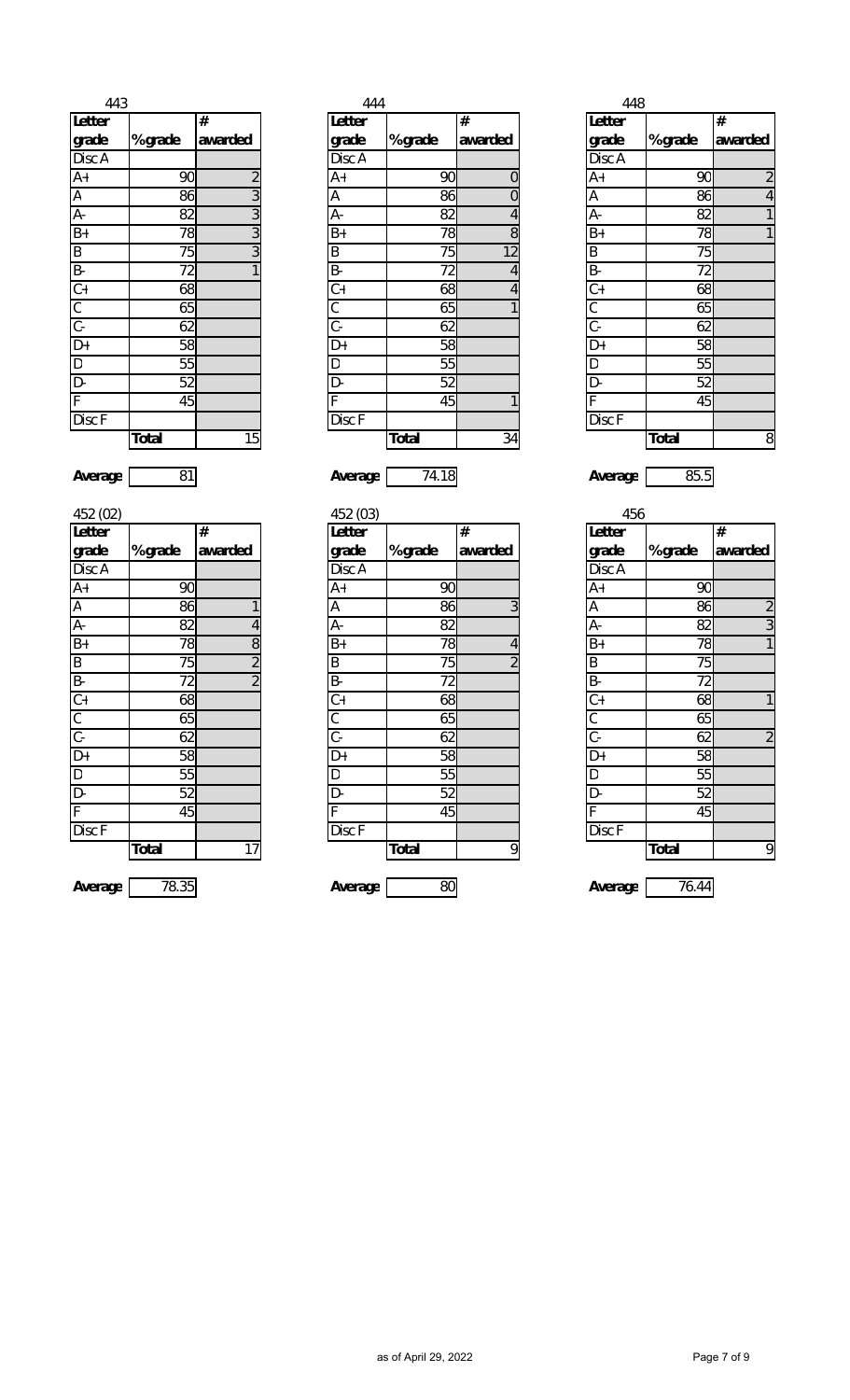| 457            |                 |                             |
|----------------|-----------------|-----------------------------|
| Letter         |                 | #                           |
| grade          | % grade         | awarded                     |
| Disc A         |                 |                             |
|                | 90              | $\overline{c}$              |
| $\frac{A+}{A}$ | 86              |                             |
|                | 82              |                             |
|                | 78              | $\frac{5}{2}$ $\frac{2}{2}$ |
|                | 75              |                             |
|                | 72              |                             |
|                | $6\overline{8}$ | $\overline{1}$              |
|                | 65              |                             |
|                | 62              | 1                           |
|                | 58              |                             |
|                | 55              |                             |
| ᆈᅀᆈᅀᆡᇰᇰᆝᇰᆝᇰᆈᅀᆈ | 52              |                             |
|                | 45              |                             |
| Disc F         |                 |                             |
|                | Total           | 15                          |

| 457                          |              |         | 458                  |              |         | 460            |              |                |
|------------------------------|--------------|---------|----------------------|--------------|---------|----------------|--------------|----------------|
| Letter                       |              | #       | Letter               |              | #       | Letter         |              | $\#$           |
| grade                        | % grade      | awarded | grade                | % grade      | awarded | grade          | % grade      | awarded        |
| Disc A                       |              |         | Disc A               |              |         | Disc A         |              |                |
| A+                           | 90           |         | $A+$                 | 90           |         | $A+$           | 90           |                |
| Ā                            | 86           |         | Α                    | 86           | 3       | $\overline{A}$ | 86           |                |
| $A -$                        | 82           | 5       | А-                   | 82           | 10      | А-             | 82           | $\overline{2}$ |
| B+                           | 78           |         | $B+$                 | 78           |         | $B+$           | 78           |                |
| $\frac{B}{B}$                | 75           | ∩       | $\sf B$              | 75           |         | B              | 75           | $\overline{2}$ |
|                              | 72           |         | <b>B-</b>            | 72           |         | B-             | 72           |                |
| $\overline{\mathsf{C}}$ +    | 68           |         | $\mathsf{C}\text{+}$ | 68           |         | $C+$           | 68           |                |
| $\overline{\mathcal{C}}$     | 65           |         | С                    | 65           |         | $\mathsf C$    | 65           |                |
| $\overline{C}$ -             | 62           |         | $\mathsf{C}$ -       | 62           |         | $\overline{C}$ | 62           |                |
| $\overline{D+}$              | 58           |         | D+                   | 58           |         | $D+$           | 58           |                |
| D<br>D-                      | 55           |         | D                    | 55           |         | D              | 55           |                |
|                              | 52           |         | D-                   | 52           |         | D-             | 52           |                |
| F                            | 45           |         |                      | 45           |         |                | 45           |                |
| $\overline{\mathrm{Disc}}$ F |              |         | Disc F               |              |         | Disc F         |              |                |
|                              | <b>Total</b> | 15      |                      | <b>Total</b> | 16      |                | <b>Total</b> | 8              |

|              |                |                | 458          |                | 460             |              |                |
|--------------|----------------|----------------|--------------|----------------|-----------------|--------------|----------------|
|              | #              | Letter         |              | $\#$           | <b>Letter</b>   |              | #              |
| % grade      | awarded        | grade          | % grade      | awarded        | grade           | % grade      | awarded        |
|              |                | Disc A         |              |                | <b>Disc A</b>   |              | 1              |
| 90           | $\overline{2}$ | $A+$           | 90           |                | $A+$            | 90           | 1              |
| 86           |                | Α              | 86           | 3              | A               | 86           |                |
| 82           | 5              | А-             | 82           | 10             | А-              | 82           | $\overline{c}$ |
| 78           | $\overline{c}$ | B+             | 78           | $\overline{c}$ | $B+$            | 78           | $\mathbf{1}$   |
| 75           | $\overline{2}$ | B              | 75           |                | $\overline{B}$  | 75           | $\overline{2}$ |
| 72           | $\overline{2}$ | <b>B-</b>      | 72           |                | $B -$           | 72           | $\mathbf{1}$   |
| 68           |                | $C +$          | 68           |                | $\overline{C+}$ | 68           |                |
| 65           |                | C              | 65           |                | $\overline{C}$  | 65           |                |
| 62           |                | $\mathsf{C}$ - | 62           |                | $C -$           | 62           |                |
| 58           |                | D+             | 58           |                | D+              | 58           |                |
| 55           |                | D              | 55           |                | D               | 55           |                |
| 52           |                | D-             | 52           |                | D-              | 52           |                |
| 45           |                | F              | 45           |                | F               | 45           |                |
|              |                | Disc F         |              |                | Disc F          |              |                |
| <b>Total</b> | 15             |                | <b>Total</b> | 16             |                 | <b>Total</b> | 8              |
|              |                |                |              |                |                 |              |                |

| 471                                                                   |              |                |
|-----------------------------------------------------------------------|--------------|----------------|
| <b>Letter</b>                                                         |              | #              |
| grade                                                                 | % grade      | awarded        |
| Disc A                                                                |              |                |
| $A+$                                                                  | 90           |                |
| Ā                                                                     | 86           | 1              |
| $\overline{A}$                                                        | 82           | $\frac{2}{3}$  |
| $B+$                                                                  | 78           |                |
| $\frac{1}{2}$ $\frac{1}{2}$ $\frac{1}{2}$ $\frac{1}{2}$ $\frac{1}{2}$ | 75           |                |
|                                                                       | 72           | $\frac{6}{4}$  |
|                                                                       | 68           |                |
|                                                                       | 65           | $\overline{2}$ |
|                                                                       | 62           | $\overline{1}$ |
|                                                                       | 58           |                |
|                                                                       | 55           |                |
| $\frac{D}{T}$ $\frac{D}{T}$                                           | 52           |                |
|                                                                       | 45           |                |
| Disc <sub>F</sub>                                                     |              |                |
|                                                                       | <b>Total</b> | 26             |
|                                                                       |              |                |
|                                                                       |              |                |

 $\sqrt{2}$ **Average** 78 **Average** 81.81 **Average** 80.63

| 466                       |              |         | 467                  |              |         | 471                  |              |                |
|---------------------------|--------------|---------|----------------------|--------------|---------|----------------------|--------------|----------------|
| Letter                    |              | $\#$    | Letter               |              | #       | Letter               |              | #              |
| grade                     | % grade      | awarded | grade                | % grade      | awarded | grade                | % grade      | awarded        |
| Disc A                    |              |         | Disc A               |              |         | Disc A               |              |                |
| $A+$                      | 90           |         | $A+$                 | 90           |         | $A+$                 | 90           |                |
| $\overline{A}$            | 86           |         | A                    | 86           |         | A                    | 86           | 1              |
| $\overline{A}$ -          | 82           | 6       | А-                   | 82           | 3       | A-                   | 82           | $\overline{2}$ |
| $B+$                      | 78           | 5       | $B+$                 | 78           | 12      | $B+$                 | 78           | 3              |
| $\overline{B}$            | 75           |         | $\sf B$              | 75           | 5       | $\sf B$              | 75           | $\overline{7}$ |
| B-                        | 72           | 3       | B-                   | 72           | 4       | B-                   | 72           | 6              |
| $\overline{C+}$           | 68           |         | $\mathsf{C}\text{+}$ | 68           | 5       | $\mathsf{C}\text{+}$ | 68           | $\overline{4}$ |
| $\overline{\mathfrak{c}}$ | 65           |         | C                    | 65           |         | C                    | 65           | $\overline{2}$ |
| $\overline{C}$ -          | 62           |         | $\mathsf{C}$ -       | 62           |         | $C -$                | 62           | 1              |
| $\overline{D+}$           | 58           |         | D+                   | 58           |         | D+                   | 58           |                |
| $\overline{D}$            | 55           |         | D                    | 55           |         | D                    | 55           |                |
| D-                        | 52           |         | D-                   | 52           |         | D-                   | 52           |                |
| F                         | 45           |         |                      | 45           |         | Е                    | 45           |                |
| Disc F                    |              |         | Disc F               |              |         | Disc F               |              |                |
|                           | <b>Total</b> | 17      |                      | <b>Total</b> | 33      |                      | <b>Total</b> | 26             |
|                           |              |         |                      |              |         |                      |              |                |
| Augrano                   | <b>70 04</b> |         | Augrano              | 76.61        |         | Augrano              | 72.27        |                |

| 466                                  |              |         | 467            |              |         | 471             |              |                          |
|--------------------------------------|--------------|---------|----------------|--------------|---------|-----------------|--------------|--------------------------|
| Letter                               |              | #       | Letter         |              | $\#$    | <b>Letter</b>   |              | #                        |
| grade                                | % grade      | awarded | grade          | % grade      | awarded | grade           | % grade      | awarded                  |
| Disc A                               |              |         | Disc A         |              |         | Disc A          |              |                          |
| $A+$                                 | 90           |         | $A+$           | 90           |         | $A+$            | 90           |                          |
|                                      | 86           |         | $\overline{A}$ | 86           | 4       | A               | 86           | 1                        |
| $\frac{A}{A}$                        | 82           | 6       | A-             | 82           | 3       | А-              | 82           | $\overline{2}$           |
| $B+$                                 | 78           | 5       | $B+$           | 78           | 12      | $B+$            | 78           | 3                        |
|                                      | 75           |         | B              | 75           | 5       | B               | 75           | $\overline{1}$           |
|                                      | 72           | 3       | B-             | 72           | 4       | <b>B-</b>       | 72           | 6                        |
| B<br>C<br>C<br>C<br>C<br>D<br>D<br>+ | 68           |         | $C +$          | 68           | 5       | $\overline{C+}$ | 68           | $\overline{\mathcal{A}}$ |
|                                      | 65           |         | C              | 65           |         | C               | 65           | $\overline{2}$           |
|                                      | 62           |         | $\mathsf{C}$ - | 62           |         | $\overline{C}$  | 62           | 1                        |
|                                      | 58           |         | D+             | 58           |         | $D+$            | 58           |                          |
| $\overline{\mathsf{D}}$              | 55           |         | D              | 55           |         | D               | 55           |                          |
| D-                                   | 52           |         | D-             | 52           |         | D-              | 52           |                          |
| F                                    | 45           |         | F              | 45           |         | E               | 45           |                          |
| Disc F                               |              |         | Disc F         |              |         | Disc F          |              |                          |
|                                      | <b>Total</b> | 17      |                | <b>Total</b> | 33      |                 | <b>Total</b> | 26                       |
|                                      |              |         |                |              |         |                 |              |                          |
|                                      |              |         |                |              |         |                 |              |                          |
| Average                              | 78.94        |         | Average        | 76.64        |         | Average         | 73.27        |                          |

| Average |
|---------|
|---------|